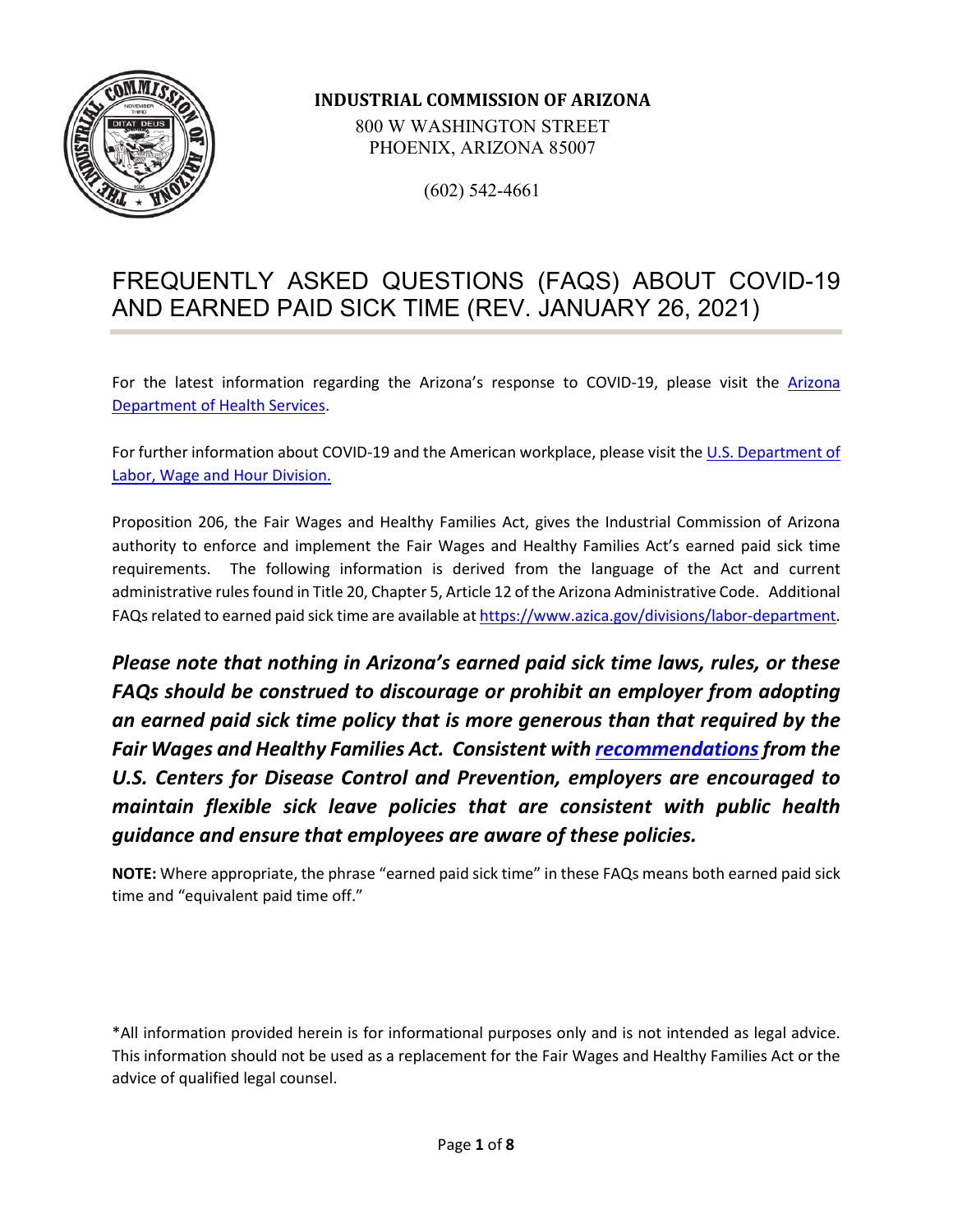## Table of Contents

| Who qualifies as a "family member" within the meaning of the Fair Wages and Healthy Families Act? 3               |
|-------------------------------------------------------------------------------------------------------------------|
| What is a "public health emergency" within the meaning of the Fair Wages and Healthy Families Act?4               |
| Has Governor Doug Ducey declared a "public health emergency" related to COVID-19?4                                |
| Can I use accrued earned paid sick time if I contract, or a family member contracts, COVID-19? 4                  |
| Can I use accrued earned paid sick time if I need to be tested, or a family member needs to be tested, for COVID- |
|                                                                                                                   |
| Can I use accrued earned paid sick time if my place of business is closed due to the spread of COVID-19? 5        |
| Can I use accrued earned paid sick time to care for a child whose school has been closed due to COVID-19?5        |
| Can I use accrued earned paid sick time if I am quarantined or need to care for a family member who has been      |
|                                                                                                                   |
|                                                                                                                   |
|                                                                                                                   |
|                                                                                                                   |
|                                                                                                                   |
| May an employer offer more generous earned paid sick time policies than those required by the Fair Wages and      |
|                                                                                                                   |
|                                                                                                                   |
| Can an employer require that an employee seeking to use earned paid sick time search for or find a replacement    |
|                                                                                                                   |
| Can an employer require employees to provide reasonable documentation for absences in which earned paid           |
|                                                                                                                   |
|                                                                                                                   |
| What if an employer is not adhering to minimum earned paid sick time requirements?7                               |
|                                                                                                                   |
| Can an employer retaliate against an employee for asserting any rights related to earned paid sick time?7         |
| What is an "adverse action" within the meaning of the Fair Wages and Healthy Families Act?8                       |
|                                                                                                                   |
|                                                                                                                   |
|                                                                                                                   |
| Does the Industrial Commission of Arizona oversee or enforce the paid leave provisions in the Families First      |
|                                                                                                                   |
|                                                                                                                   |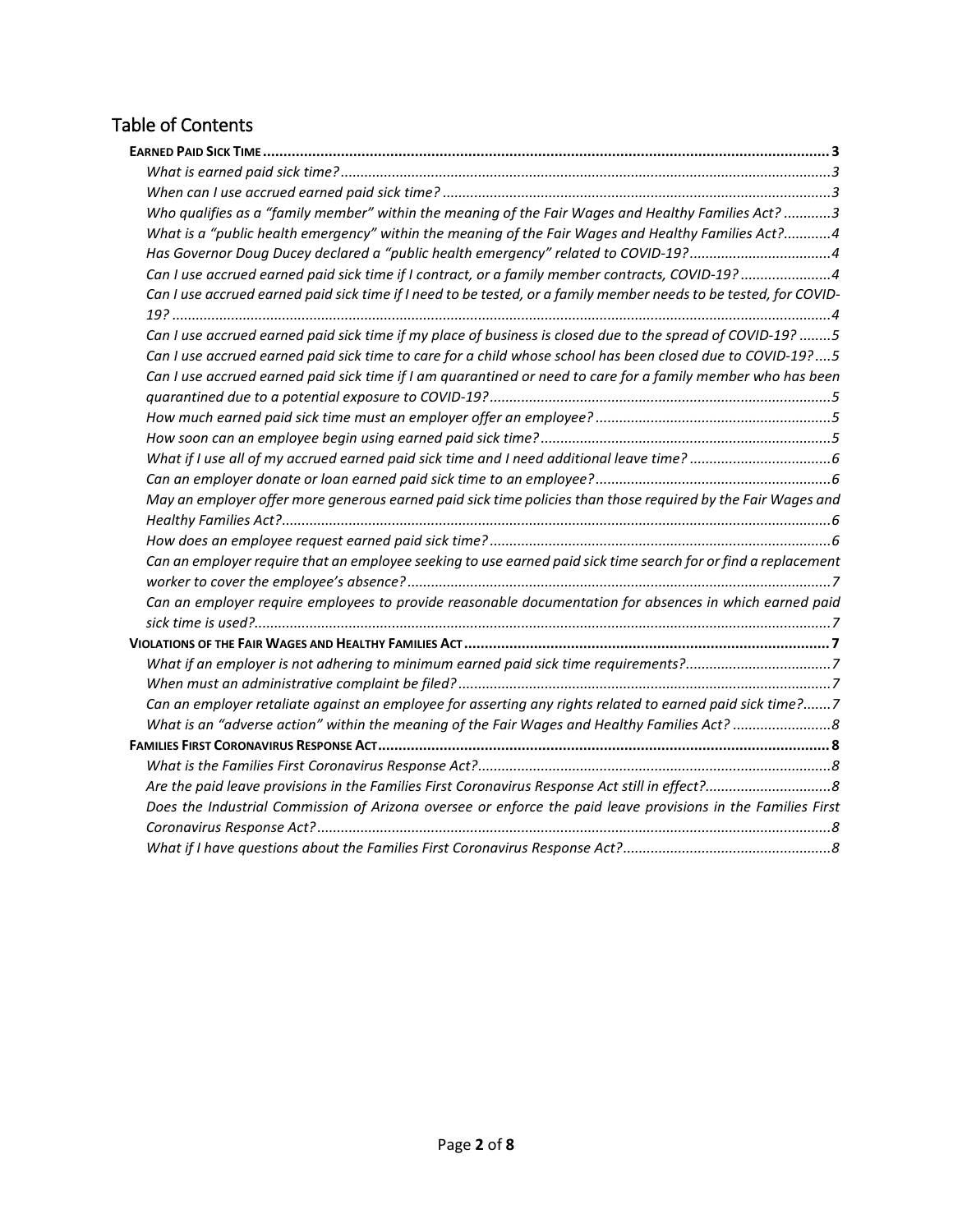## <span id="page-2-0"></span>**Earned Paid Sick Time**

#### <span id="page-2-1"></span>What is earned paid sick time?

Earned paid sick time is leave time that is paid at the same hourly rate and with the same benefits, including health care benefits, that an employee would have received for the work hours during which earned paid sick time is used.

#### <span id="page-2-2"></span>When can I use accrued earned paid sick time?

Employees may use accrued earned paid sick time in the following circumstances:

- Mental or physical illness, injury, or health condition of the employee or any of the employee's family members. *See also* [Who qualifies as a "family member" within the meaning of the Fair](#page-2-3)  [Wages and Healthy Families Act?](#page-2-3)
- Medical diagnosis, treatment, or care (including preventative medical care) associated with a mental or physical illness, injury, or health condition of the employee or any of the employee's family members.
- Closure of the employee's place of business by order of a public official due to a public health emergency.
- Employee's need to care for a child whose school or place of care has been closed by order of a public official due to a public health emergency.
- Care for oneself or a family member when it has been determined by the health authorities having jurisdiction or by a health care provider that the employee's or family member's presence in the community may jeopardize the health of others because of his or her exposure to a communicable disease, whether or not the employee or family member has actually contracted the communicable disease.
- An absence due to domestic violence, sexual violence, abuse, or stalking involving the employee or any of the employee's family members.

*See* [Arizona Revised Statutes § 23-373](http://www.azleg.gov/viewdocument/?docName=http://www.azleg.gov/ars/23/00373.htm) for further detail concerning authorized uses for earned paid sick time. *See also* [Who qualifies as a "family member" within the meaning of the Fair Wages and Healthy](#page-2-3)  [Families Act?](#page-2-3)

#### <span id="page-2-3"></span>Who qualifies as a "family member" within the meaning of the Fair Wages and Healthy Families Act?

A "family member" includes the following:

• Regardless of age, a biological, adopted or foster child, stepchild or legal ward, a child of a domestic partner, a child to whom the employee stands in loco parentis, or an individual to whom the employee stood in loco parentis when the individual was a minor;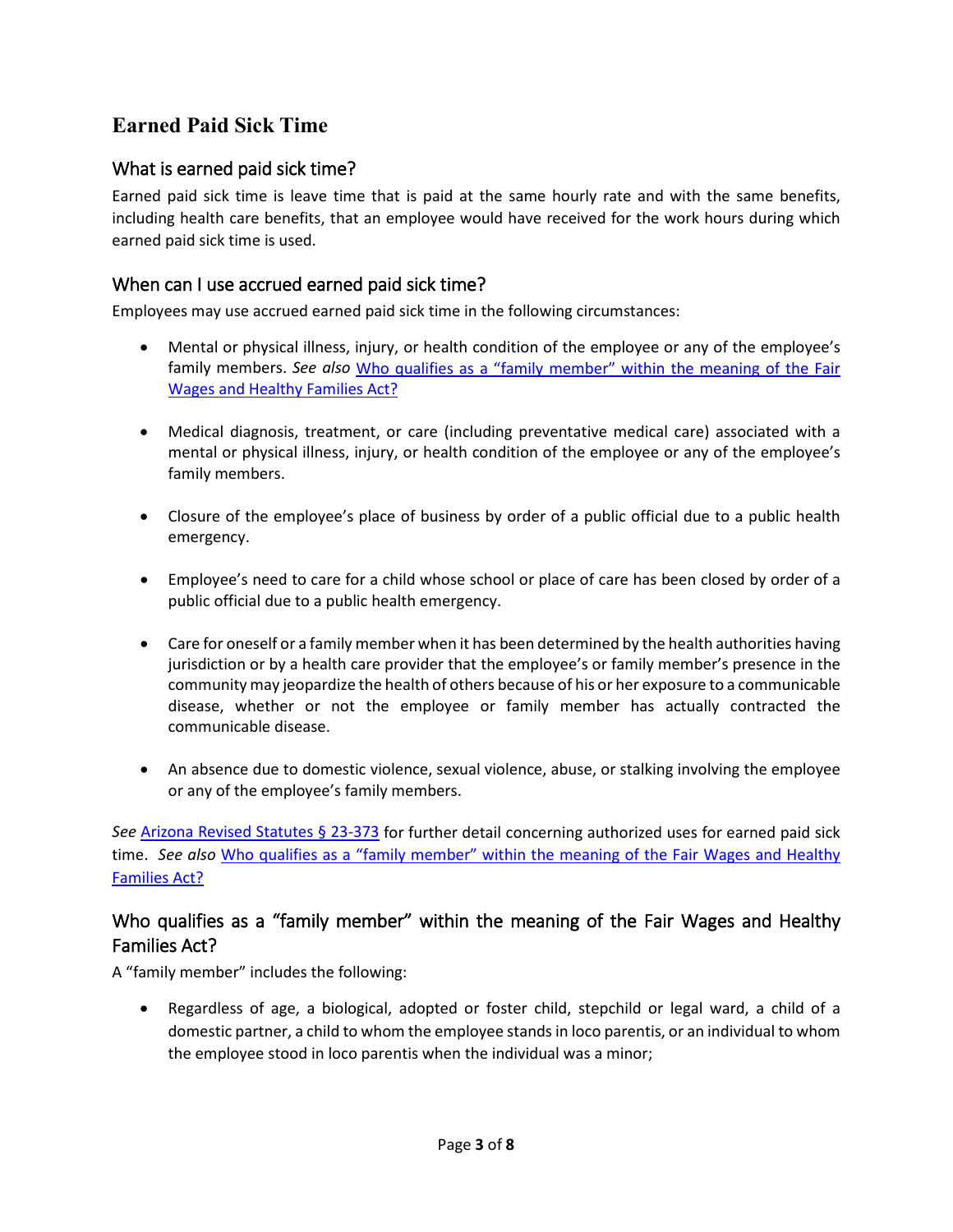- A biological, foster, stepparent or adoptive parent or legal guardian of an employee or an employee's spouse or domestic partner or a person who stood in loco parentis when the employee or employee's spouse or domestic partner was a minor child;
- A person to whom the employee is legally married under the laws of any state, or a domestic partner of an employee as registered under the laws of any state or political subdivision;
- A grandparent, grandchild or sibling (whether of a biological, foster, adoptive or step relationship) of the employee or the employee's spouse or domestic partner; or
- Any other individual related by blood or affinity whose close association with the employee is the equivalent of a family relationship.

#### *See* [Arizona Revised Statutes](https://www.azleg.gov/viewdocument/?docName=https://www.azleg.gov/ars/23/00371.htm) § 23-371(H).

## <span id="page-3-0"></span>What is a "public health emergency" within the meaning of the Fair Wages and Healthy Families Act?

A "public health emergency" means a state of emergency declared by the governor in which there is an occurrence or imminent threat of an illness or health condition caused by bioterrorism, an epidemic or pandemic disease or a highly fatal infectious agent or biological toxin and that poses a substantial risk of a significant number of human fatalities or incidents of permanent or long-term disability. *See* [A.A.C. R20-](https://apps.azsos.gov/public_services/Title_20/20-05.pdf) [5-1202\(24\).](https://apps.azsos.gov/public_services/Title_20/20-05.pdf)

#### <span id="page-3-1"></span>Has Governor Doug Ducey declared a "public health emergency" related to COVID-19?

Yes. Governor Ducey issued a [Declaration of Emergency and an Executive Order](https://azgovernor.gov/governor/news/2020/03/governor-doug-ducey-issues-declaration-emergency-executive-order-combat) on March 11, 2020, related to COVID-19. The Declaration of Emergency and Executive Order were issued to provide health officials and administrators with tools and guidance necessary to combat the continued spread of COVID-19 and to reduce financial burdens on Arizonans by lowering healthcare costs associated with the virus.

## <span id="page-3-2"></span>Can I use accrued earned paid sick time if I contract, or a family member contracts, COVID-19?

Yes, subject to applicable usage limitations. For more information about accrual and usage limitations under the Fair Wages and Healthy Families Act, *see* [How much earned paid sick time must an employer](#page-4-3)  [offer an employee?](#page-4-3) 

## <span id="page-3-3"></span>Can I use accrued earned paid sick time if I need to be tested, or a family member needs to be tested, for COVID-19?

Yes, subject to applicable usage limitations. For more information about accrual and usage limitations under the Fair Wages and Healthy Families Act, *see* [How much earned paid sick time must an employer](#page-4-3)  [offer an employee?](#page-4-3)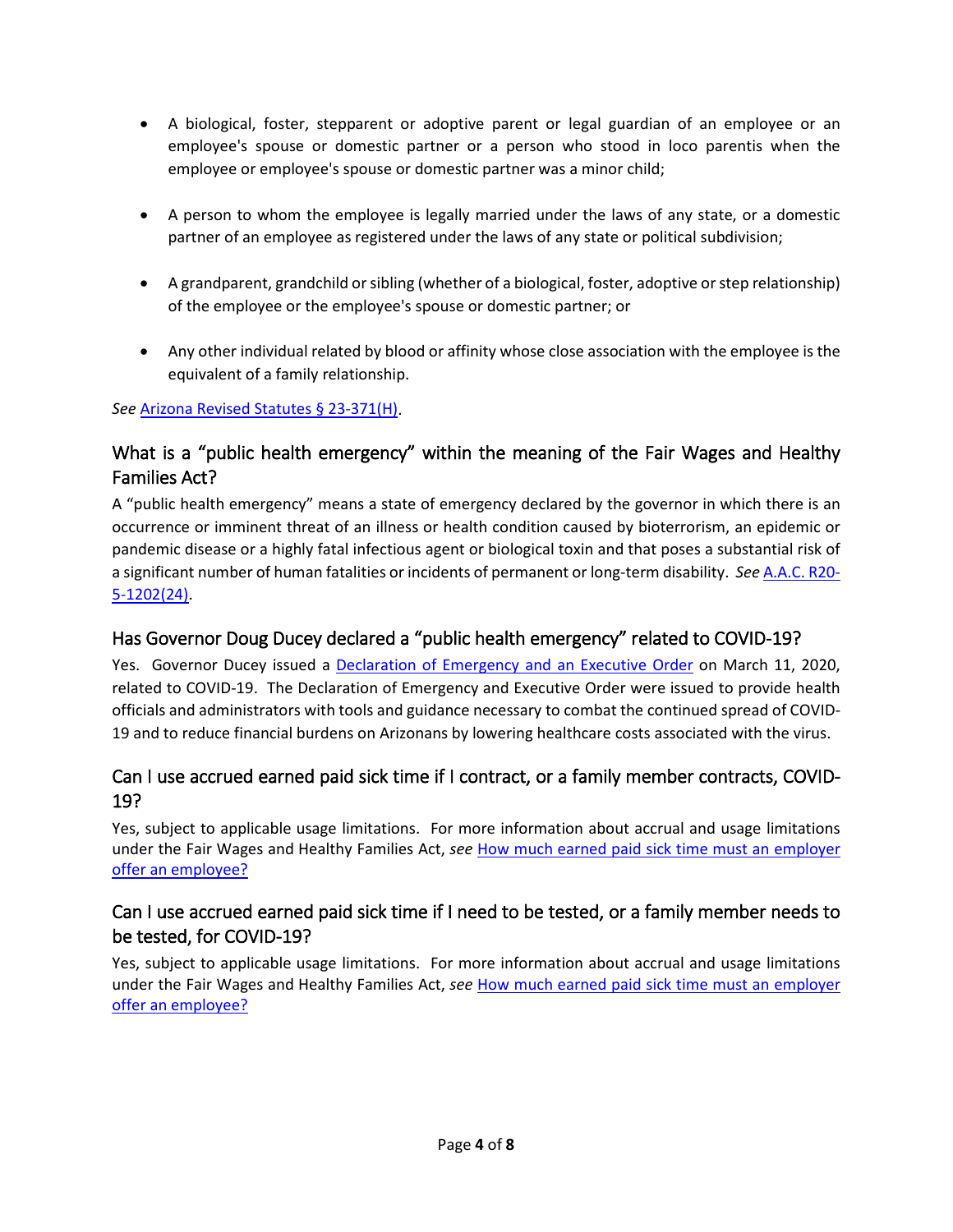## <span id="page-4-0"></span>Can I use accrued earned paid sick time if my place of business is closed due to the spread of COVID-19?

Yes, if the place of business is closed by order of a public official due to the COVID-19 public health emergency or if the employer allows such a practice. *See* [May an employer offer more generous earned](#page-5-2)  [paid sick time policies than those required by the Fair Wages and Healthy Families Act?](#page-5-2) Usage of earned paid sick time is subject to applicable usage limitations. For more information about accrual and usage limitations under the Fair Wages and Healthy Families Act, *see* [How much earned paid sick time must an](#page-4-3)  [employer offer an employee?](#page-4-3) 

## <span id="page-4-1"></span>Can I use accrued earned paid sick time to care for a child whose school has been closed due to COVID-19?

Yes, if the school is closed by order of a public official due to a public health emergency or if the employer allows such a practice. *See* [May an employer offer more generous earned paid sick time policies than](#page-5-2)  [those required by the Fair Wages and Healthy Families Act?](#page-5-2) Usage of earned paid sick time is subject to applicable usage limitations. For more information about accrual and usage limitations under the Fair Wages and Healthy Families Act, *see* [How much earned paid sick time must an employer offer an](#page-4-3)  [employee?](#page-4-3) 

## <span id="page-4-2"></span>Can I use accrued earned paid sick time if I am quarantined or need to care for a family member who has been quarantined due to a potential exposure to COVID-19?

Yes, if the employer allows such a practice (*see* [May an employer offer more generous earned paid sick](#page-5-2)  [time policies than those required by the Fair Wages and Healthy Families Act?\)](#page-5-2) or if it has been determined by the health authorities having jurisdiction, or by a health care provider, that the employee's or family member's presence in the community may jeopardize the health of others because of his or her exposure to COVID-19 – whether or not the employee or family member has actually contracted COVID-19. Usage of earned paid sick time is subject to applicable usage limitations. For more information about accrual and usage limitations under the Fair Wages and Healthy Families Act, *see* [How much earned paid sick time](#page-4-3)  [must an employer offer an employee?](#page-4-3) 

#### <span id="page-4-3"></span>How much earned paid sick time must an employer offer an employee?

**For employers with 15 or more employees:** Employees are entitled to accrue one hour of earned paid sick time for every 30 hours worked, but employees are not entitled to accrue or use more than 40 hours of earned paid sick time per year, unless the employer selects a higher limit.

**For employers with fewer than 15 employees:** Employees are entitled to accrue one hour of earned paid sick time for every 30 hours worked, but they are not entitled to accrue or use more than 24 hours of earned paid sick time per year, unless the employer sets a higher limit.

#### <span id="page-4-4"></span>How soon can an employee begin using earned paid sick time?

An employee may use earned paid sick time as it is accrued or otherwise available for use. An employer may require an employee hired after July 1, 2017, to wait 90 calendar days after the start of employment before using accrued earned paid sick time. However, the Fair Wages and Healthy Families Act does not prevent an employer from waiving with the 90-day waiting period.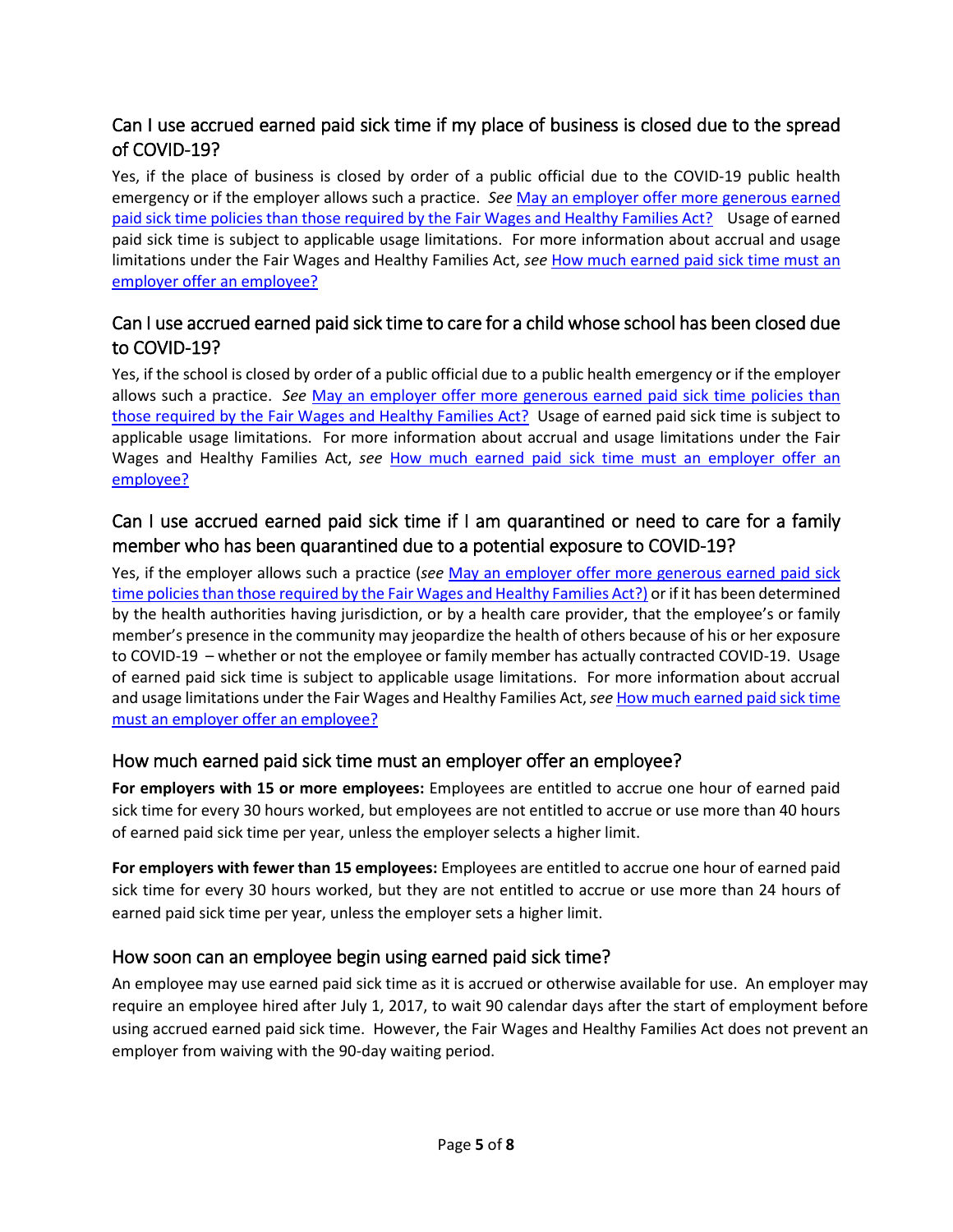## <span id="page-5-0"></span>What if I use all of my accrued earned paid sick time and I need additional leave time?

The Fair Wages and Healthy Families Act establishes the minimum requirements associated with earned paid sick time. Employers However, nothing in Arizona's earned paid sick time laws, rules, or these FAQs should be construed to discourage or prohibit an employer from adopting an earned paid sick time policy that is more generous than that required by the Fair Wages and Healthy Families Act. Additionally, the provisions of the Fair Wages and Healthy Families Act do not diminish an employer's obligation to comply with any contract, collective bargaining agreement, employment benefit plan, or other agreement that provides more generous paid sick time to an employee than that required by the Fair Wages and Healthy Families Act.

Consistent with [recommendations](https://www.cdc.gov/coronavirus/2019-ncov/community/guidance-business-response.html) from the U.S. Centers for Disease Control and Prevention, employers are encouraged to maintain flexible sick leave policies that are consistent with public health guidance and ensure that employees are aware of these policies. In the event an employee exhausts accrued earned paid sick time due to circumstances associated with COVID-19, employees and employers are encouraged to discuss voluntary leave policies that are consistent with public health guidance and that meet the needs of Arizona's employers and employees. For more information, *see* [May an employer offer more generous earned paid sick](#page-5-2)  [time policies than those required by the Fair Wages and Healthy Families Act?](#page-5-2)

#### <span id="page-5-1"></span>Can an employer donate or loan earned paid sick time to an employee?

Yes, subject to the employer's allowance of such practices. For more information, *see* [May an employer](#page-5-2)  [offer more generous earned paid sick time policies than those required by the Fair Wages and Healthy](#page-5-2)  [Families Act?](#page-5-2)

## <span id="page-5-2"></span>May an employer offer more generous earned paid sick time policies than those required by the Fair Wages and Healthy Families Act?

Yes. Pursuant to Arizona Revised Statutes § 23-378, nothing in Arizona's earned paid sick time laws should be construed to discourage or prohibit an employer from adopting an earned paid sick time policy that is more generous than that required by the Fair Wages and Healthy Families Act. Additionally, the provisions of the Fair Wages and Healthy Families Act do not diminish an employer's obligation to comply with any contract, collective bargaining agreement, employment benefit plan, or other agreement that provides more generous paid sick time to an employee than that required by the Fair Wages and Healthy Families Act.

Consistent with [recommendations](https://www.cdc.gov/coronavirus/2019-ncov/community/guidance-business-response.html) from the Centers for Disease Control and Prevention, employers are encouraged to maintain flexible sick leave policies that are consistent with public health guidance and ensure that employees are aware of these policies. Specifically, employers are encouraged to maintain flexible policies that permit employees to stay home if they contract COVID-19 or to care for a sick family member.

#### <span id="page-5-3"></span>How does an employee request earned paid sick time?

Pursuant to  $A.R.S. \S 23-373(B)$ , a request to use earned paid sick time may be made orally, in writing, by electronic means, or by any other means acceptable to the employer. When possible, the request to use earned paid sick time must include the expected duration of the absence. Employers are encouraged to be flexible with earned paid sick time requests related to COVID-19.

When leave is not foreseeable, an employer may require an employee to follow a written policy that contains procedures for the employee to provide notice. An employer that has not provided to the employee a copy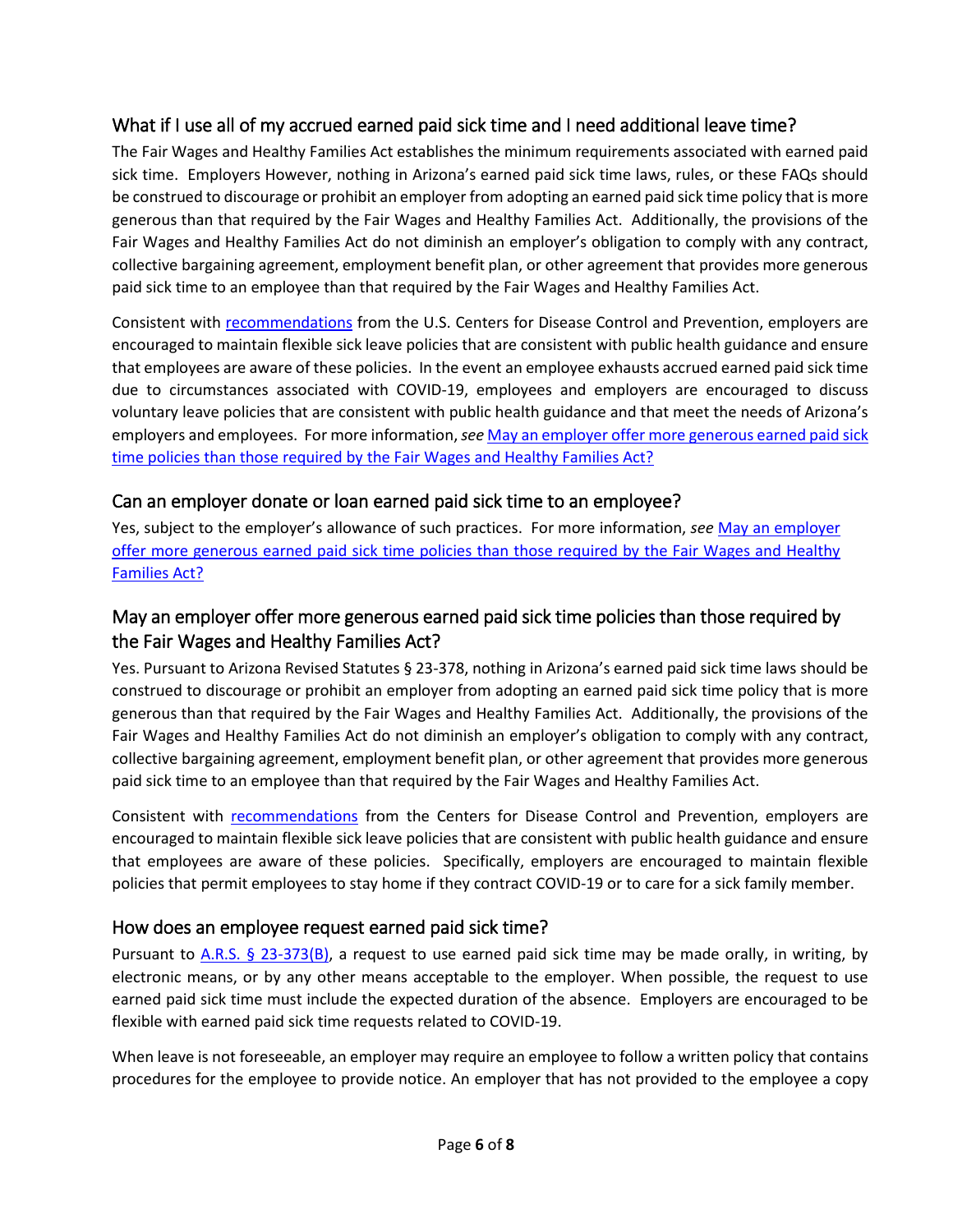of its written policy for providing such notice may not deny earned paid sick time to the employee based on non-compliance with such a policy.

## <span id="page-6-0"></span>Can an employer require that an employee seeking to use earned paid sick time search for or find a replacement worker to cover the employee's absence? No.

## <span id="page-6-1"></span>Can an employer require employees to provide reasonable documentation for absences in which earned paid sick time is used?

Yes, but only if an employee uses earned paid sick time on three or more consecutive work days. Consistent with [recommendations](https://www.cdc.gov/coronavirus/2019-ncov/community/guidance-business-response.html) from the U.S. Centers for Disease Control and Prevention, employers are encouraged not to require a healthcare provider's note for employees who are sick with acute respiratory illness to validate their illness or to return to work, as healthcare provider offices and medical facilities may be extremely busy and not able to provide documentation in a timely way.

# <span id="page-6-2"></span>**Violations of the Fair Wages and Healthy Families Act**

## <span id="page-6-3"></span>What if an employer is not adhering to minimum earned paid sick time requirements?

Employees who believe that their employer is violating the Fair Wages and Healthy Families Act may file a complaint with the Labor Department of the Industrial Commission or file a civil lawsuit. To file a complaint online concerning underpayment of earned paid sick time, click [here.](https://www.azica.gov/forms/labor3305) To file a claim in writing, send the completed claim form to:

Industrial Commission of Arizona Labor Department 800 W Washington St. Phoenix, AZ 85007

## <span id="page-6-4"></span>When must an administrative complaint be filed?

An administrative complaint concerning a minimum wage or earned paid sick time violation must be filed within one year of the date the wages were due. In addition , claims for retaliation, discrimination, or a violation of A.R.S. § 23-377 must be filed with the Labor Department of the Industrial Commission within one year from the date the alleged violation occurred or when the employee knew or should have known of the alleged violation. *See* A.A.C. R20-5-1211.

## <span id="page-6-5"></span>Can an employer retaliate against an employee for asserting any rights related to earned paid sick time?

No. The Fair Wages and Healthy Families Act prohibits an employer from discriminating or retaliating against an employee or other person for asserting any right under the Fair Wages and Healthy Families Act. Additionally, if an employer takes an adverse action against an employee within 90 days of the employee asserting a right under the Fair Wages and Healthy Families Act, retaliated against the employee will be presumed. This presumption can be overcome if the employer shows by clear and convincing evidence that the action taken against the employee was for a permissible reason.